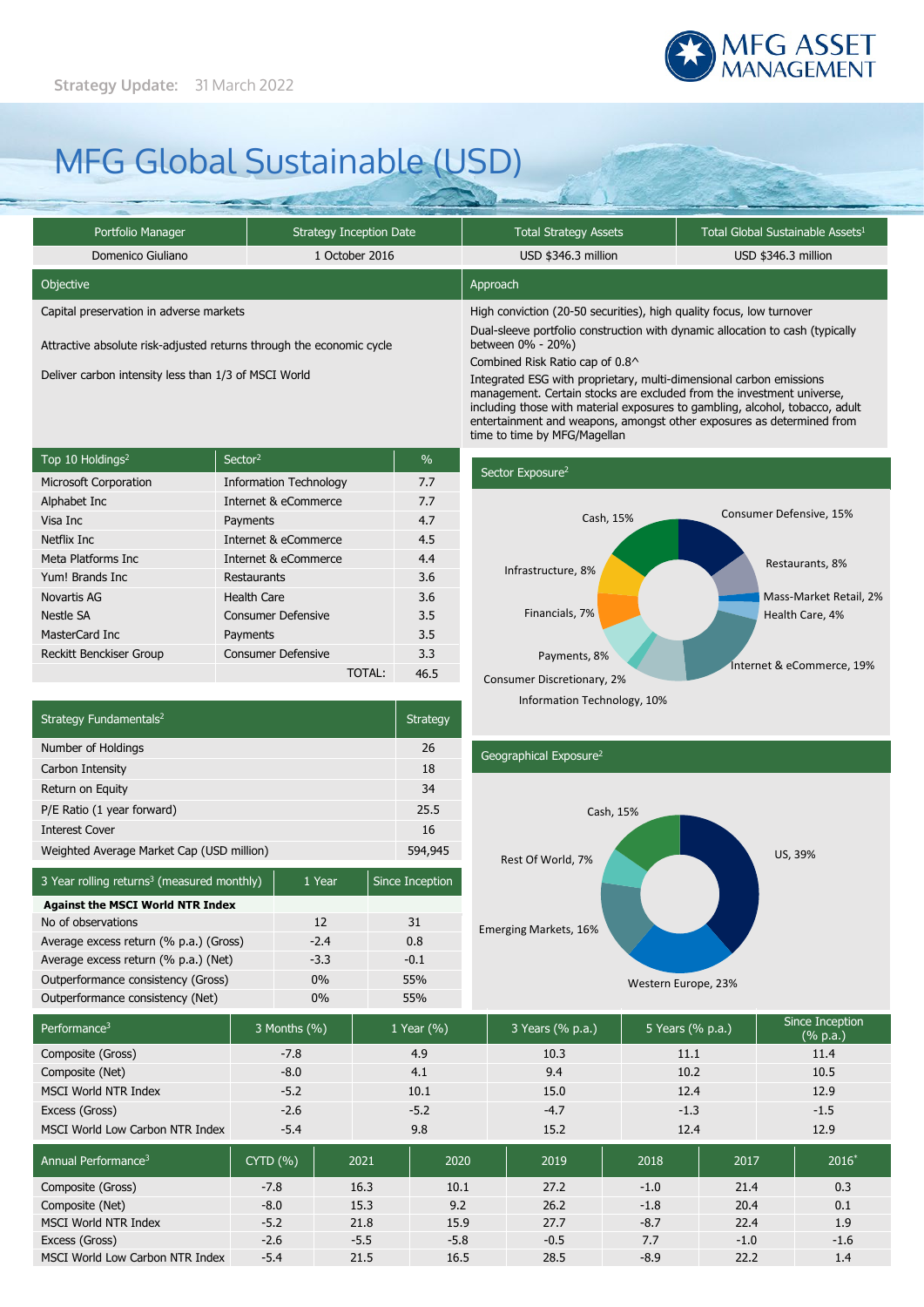1 Comprised of all Sustainable Strategies.

2 The data is based on a representative portfolio for the strategy. Sectors are internally defined. Geographical exposure is calculated on a look through basis based on underlying revenue exposure of individual companies<br>h

3 Returns are for the Global Sustainable Composite and denoted in USD. Performance would vary if returns were denominated in a currency other than USD. Refer to the GIPS Disclosure section below for further<br>information. Co

\* Returns are only for part year.

#### **IMPORTANT NOTICE**

This material is being furnished to you to provide summary information regarding Magellan Asset Management Limited trading as MFG Asset Management **('MFG Asset Management'**) and an investment fund or investment strategy managed by MFG Asset Management (**'Strategy'**). This material is not intended to constitute advertising or advice of any kind and you should not construe the contents of this material as legal, tax,<br>inv

The investment program of the Strategy presented herein is speculative and may involve a high degree of risk. The Strategy is not intended as a complete investment program and is suitable only for sophisticated investors who can bear the risk of loss. The Strategy may lack diversification, which can increase the risk of loss to investors. The Strategy's performance may be volatile. Past performance is not necessarily indicative o statements involve known and unknown risks, uncertainties and other factors, and undue reliance should not be placed thereon. This material may contain 'forward-looking statements'. Actual events or results or the<br>actual p secondary market for interests in the Strategy is expected to develop and there are restrictions on an investor's ability to withdraw and transfer interests in the Strategy. The management fees, incentive fees and allocati

No representation or warranty is made with respect to the correctness, accuracy, reasonableness or completeness of any of the information contained in this material. This information is subject to change at any time and<br>no guarantee that such information is accurate, complete or timely and does not provide any warranties regarding results obtained from its use. MFG Asset Management will not be responsible or liable for any losses, whether<br>di losses, loss of opportunity or incidental or punitive damages.

No distribution of this material will be made in any jurisdiction where such distribution is not authorised or is unlawful. This material does not constitute, and may not be used for the purpose of, an offer or solicitatio any jurisdiction or in any circumstances in which such an offer or solicitation is unlawful or not authorized or in which the person making such offer or solicitation is not qualified to do so. This material and the inform www.mfgam.com.au. Any trademarks, logos, and service marks contained herein may be the registered and unregistered trademarks of their respective owners.

United Kingdom - This material does not constitute an offer or inducement to engage in an investment activity under the provisions of the Financial Services and Markets Act 2000 (FSMA). This material does not form part invision to purchase, sell or subscribe for, or any solidation of any such after to purchase, sell or subscribe for, any shares, units or other type of investment product or service. This material or any part of investment it, or the fact of its distribution, is for background purposes only. This material has not been approved by a person authorised under the FSMA and its distribution in the United Kingdom and is only being made to persons<br>i Order 2005 (FPO).

<u>United States of America</u> - This material is not intended as an offer or solicitation for the purchase or sale of any securities, financial instrument or product or to provide financial services. It is not the intention o highest tee charged to any client employing that particular strategy during the period under consideration. Actual fees may vary depending on, among other things, the applicable fee schedule and portfolio size. Fees are<br>av

The MSCI World Index (Net) is a free-float adjusted market capitalization weighted index that is designed to measure the equity performance of 24 developed markets. Index results assume the reinvestment of all<br>distribution

#### **GLOBAL INVESTMENT PERFORMANCE STANDARDS (GIPS®) DISCLOSURE**

Magellan Asset Management Limited, doing business as MFG Asset Management in jurisdictions outside Australia and New Zealand, (MFG Asset Management) claims compliance with the Global Investment Performance<br>Standards (GIPS

For the purpose of complying with GIPS, the Firm is defined as all discretionary portfolios managed by MFG Asset Management, excluding brands managed by subsidiaries operating as distinct business entities. MFG Asset<br>Manag Asset Management, excluding assets managed by subsidiaries operating as distinct business entities.

The Global Sustainable composite is a concentrated global equity strategy investing in high quality companies (typically 20-50 stocks) with an integrated ESG risk assessment process, including a low carbon overlay and<br>spec that Magellan may specify from time to time. High quality companies are those companies that have sustainable competitive advantages which translate into returns on capital materially in excess of their cost of capital for a sustained period of time. The investment objectives of the Global Sustainable strategy are to earn superior risk adjusted returns through the business cycle whilst minimising the risk of a permanent capital loss with<br>spe our Global Sustainable product offerings into two distinct strategies, one with additional ESG exclusions and one without. The Global Sustainable strategy does apply additional ESG exclusions.

To achieve investment objectives, the composite may also use derivative financial instruments including, but not limited to, options, swaps, futures and forwards. Derivatives are subject to the risk of changes in the market price of the underlying securities instruments, and the risk of the loss due to changes in interest rates. The use of certain derivatives may have a leveraging effect, which may increase the volatility of the composite and

A copy of the composite's GIPS compliant presentation and/or the firm's list of composite descriptions are available upon request by emailing client.reporting@magellangroup.com.au

The representative portfolio is an account in the composite that closely reflects the portfolio management style of the strategy. Performance is not a consideration in the selection of the representative portfolio. The rep

The representative portfolio for the Global Sustainable strategy changed on 1 November 2020 following the removal of the additional ESG exclusions from the previous representative portfolio. USD is the currency used to calculate performance. GLOBALSUS44651